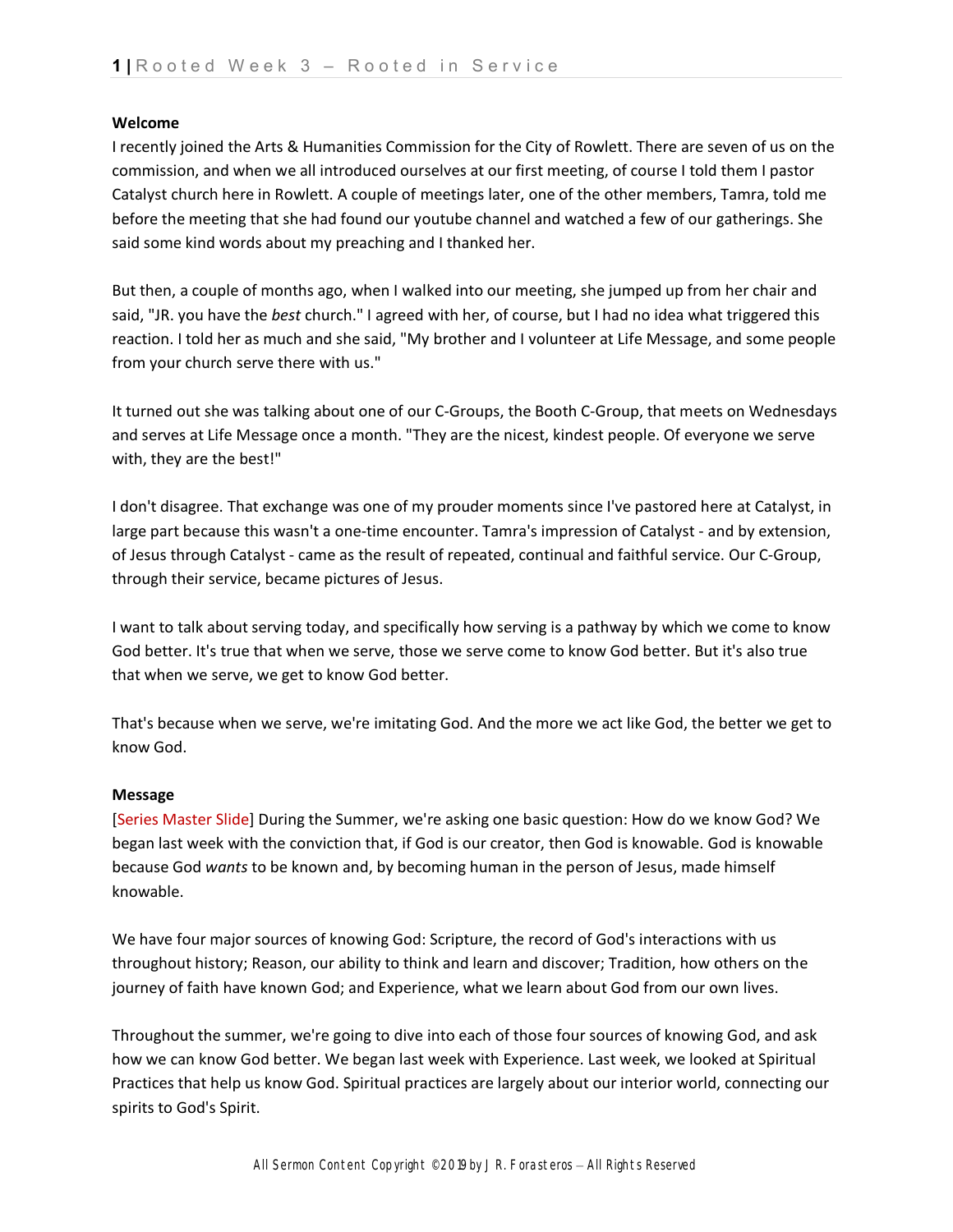When most people think of "Experiencing God", this is what we imagine - reading our Bibles, prayer and fasting. And as we saw last week, that's totally true.

But it's not the only way we know God through our daily lives. Our faith has always had a long insistence that we also know God better when we engage with other people. Other people are an invitation to know God better.

We think of serving as something that happens after our relationship to God, or alongside it. We know God, so we serve. Or maybe even more common is the conviction that service is a chore, a burden. It's something we do to be obedient.

We *obey* God, and, when we serve, we get to *know* others. But at the heart of faith is an insistence that when we serve, we get to know God better.

This morning, I want to think through with you some of the ways we know God better when we serve. First, is the serving we do within the community of faith - here at Catalyst, in our C-Groups, less formal ways of serving like bringing a meal to someone who is ill.

[Scripture Slide 1] Turn first with me to John 13. We've been in this passage several times over the last year - and for good reason: it's a chronicle of Jesus' final words with his followers. They've just had the Last Supper, and he's washed their feet, taking the role of a slave and serving them. Now he's preparing them for the reality that he's not going to be around much longer, and in the midst of that, he gives them a straightforward command:

"Now I am giving you a new commandment: Love each other. Just as I have loved you, you should love each other. Your love for one another will prove to the world that you are my disciples." -- John 13:34- 35

If this were all we have, we'd spend endless hours arguing what Jesus meant by 'love each other' - after all, there're about a million different definitions of the word love. We love our spouses, our kids, our friends, our city. We love tacos and BBQ.

Love can be sentimental and silly, or it can be deeply serious. So when Jesus told us to "love each other", what did he mean? Well, he said, "Just as I have loved you."

So, our love for each other should look like Jesus' love for us, and he had just very tangibly expressed his love by washing the disciples' feet.

Since those first disciples, the Church has made it a special point to serve each other. Not just because we need help from each other (because we do), but because when we serve each other, we are acting like Jesus. We know Jesus better as we imitate him.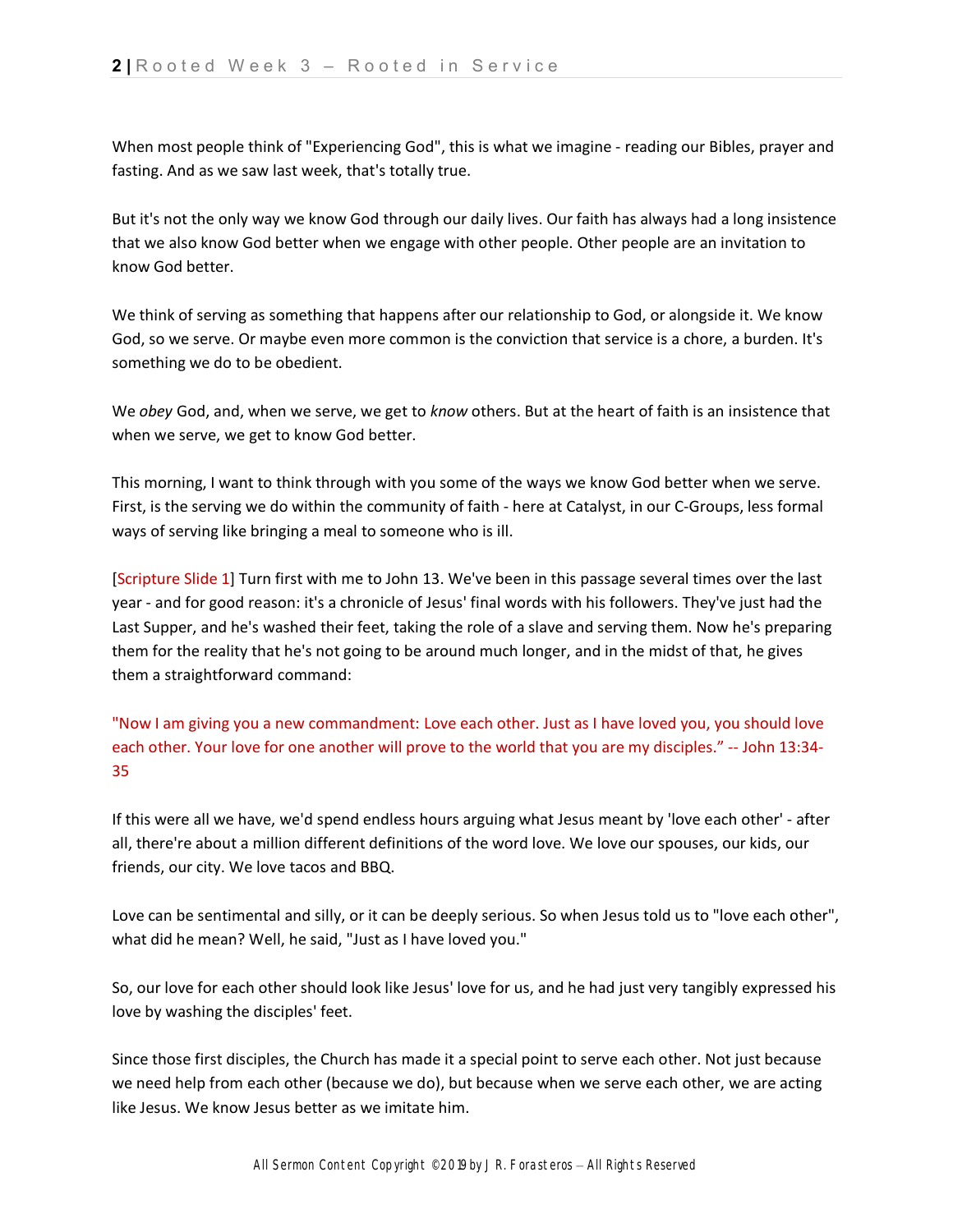In my prayer in the last couple of months, I've been asking God how I can be a better pastor, more faithful to the community of Catalyst, and the first place God brought me in Scripture was to this verse. I skipped immediately to the "love each other" part. I prayed, "Yeah, yeah, Lord. Love each other. I get it."

But God drew my attention to the first part: "As I have loved you…" Serving each other, loving each other well, is a pathway to knowing God better. When we serve each other in the church, we imitate Jesus. We learn, deep in our bones, who God is, and how God loves us. And then, as we know God better, we learn to serve each other better. It's a positive feedback loop.

As we read through Paul's letters in the New Testament, we hear Paul giving instructions about spiritual gifts, which can get really complicated, but at the heart of Paul's ideas about spiritual gifts is a simple reality:

The Holy Spirit helps us help each other.

Because Jesus told us to serve each other, so Jesus gave us the Holy Spirit to help us obey!

By helping us serve each other better, Jesus helps us know him better.

This is a huge shift we have to make in the way we understand spirituality. In my years as a pastor, I've found that often, as we're younger in our faith, we tend to look to the Church as a place to receive. We come to be filled up by the music, the preaching, maybe the energy of seeing our church family.

But there's a shift that happens (it's not unlike when we're growing up and we shift from letting someone feed us to feeding ourselves). We recognize that church isn't a thing we go to, it's a family we're adopted into. And like a family, we realize we have a responsibility to pull our weight, to contribute, to offer what I have for the good of the rest of my family.

And every time, when that person makes that switch, when they step up and start serving in the Church, they grow. Catalyst is a small church with a small paid staff. I don't have to tell you that volunteers are the heartbeat of our church. Whether it's the musicians and preaching team who put in countless hours throughout the week, or those who serve in our tech booth, showing up early and working to make sure our livestream and in person experience is great. Or our hospitality team - our greeters who welcome us with warm smiles, kind words and friendly handshakes and our coffee team who makes sure we can stay away through the sermons. Our C-Group leaders who create those more intimate spaces for us to gather and grow, serve and celebrate together. All the amazing people who lead our Synthesis and Kids' Ministry, to ensure we're not just offering childcare; we're helping kids to know Jesus! And that doesn't count those who volunteer for special events like our picnics.

God calls us to be part of a church because when we serve each other, we know God better. If you're not serving, you're missing a pathway to knowing God.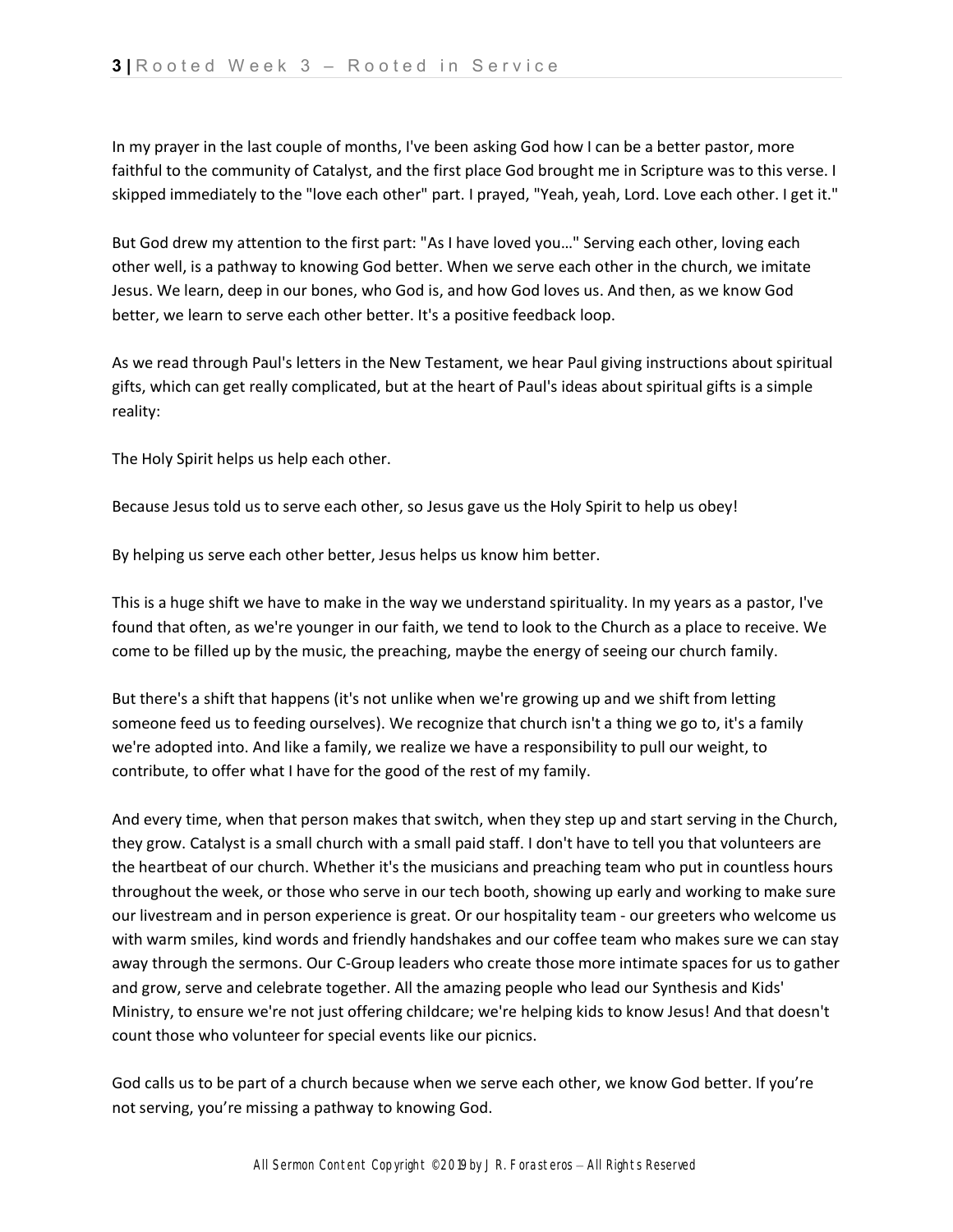Of course, we don't serve only within the church family. Again, from the beginning, Jesus has insisted that we're to serve others - the people we'd consider strangers, outsiders or the not-like-us. And, again, not just because he's trying to start a social work program.

[Scripture Slide 2] In Matthew 25, Jesus is telling parables about the End. He's specifically painting a picture for us of what the world will look like when God establishes justice once and for all. In the last story, he asks us to imagine Jesus is on his throne, and all the people of the world have been brought in front of him. He separates them into two groups - the righteous and unrighteous. The faithful and the unfaithful. He addresses both groups, but I want to hang out specifically on what he says to the righteous this morning:

The King will say to those on his right, 'Come, you who are blessed by my Father, inherit the Kingdom prepared for you from the creation of the world. For I was hungry, and you fed me. I was thirsty, and you gave me a drink. I was a stranger, and you invited me into your home. I was naked, and you gave me clothing. I was sick, and you cared for me. I was in prison, and you visited me.'

"Then these righteous ones will reply, 'Lord, when did we ever see you hungry and feed you? Or thirsty and give you something to drink? Or a stranger and show you hospitality? Or naked and give you clothing? When did we ever see you sick or in prison and visit you?'

"And the King will say, 'I tell you the truth, when you did it to one of the least of these my brothers and sisters, you were doing it to me!' -- Matthew 25:34-40

Did you catch that at the end? What makes the righteous righteous is the fact that they were serving those around them. And Jesus insists that, when they were serving others, they were actually serving Jesus himself.

The writer of Hebrews echoes this sentiment when she says,

Keep on loving each other as brothers and sisters. Don't forget to show hospitality to strangers, for some who have done this have entertained angels without realizing it! Remember those in prison, as if you were there yourself. Remember also those being mistreated, as if you felt their pain in your own bodies. -- Hebrews 3:1-3

When we serve others, we're really serving Jesus. When we show hospitality to strangers, they might be divine messengers.

Theologians haven't been afraid to take this to its logical extreme: when we serve, we get to know God better. God is present in others in a way God is not present with us. But God-in-the-Other is *available* to us. So when we serve, we get to know God better.